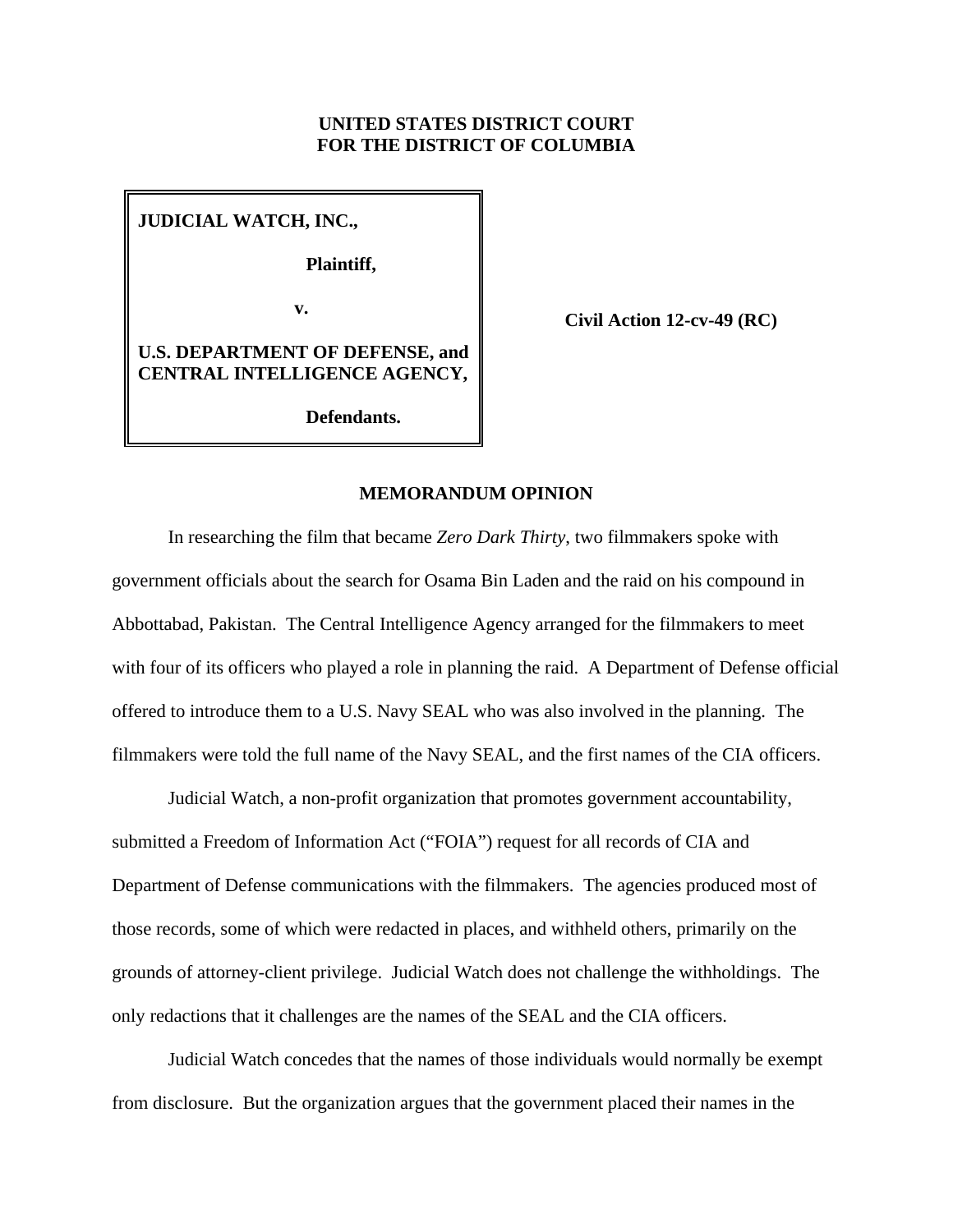public domain by revealing them to the filmmakers, and now must provide that information to anyone who requests it. Under the law of this circuit, a FOIA requester who would prevail on that argument must identify "specific information in the public domain that duplicates that being withheld." *Public Citizen v. Dep't of State*, 11 F.3d 198, 201 (D.C. Cir. 1993). Judicial Watch cannot do so, because the general public does not know the names that the organization would uncover here. Because the government has withheld the names pursuant to a concededly valid FOIA exemption and has not placed them in the public domain, its motion for summary judgment will be granted.

### **I. BACKGROUND**

In August 2011, Judicial Watch sent Freedom of Information Act requests to the Central Intelligence Agency and the Department of Defense, seeking all records of communications with Kathryn Bigelow and Mark Boal, respectively the director and screenwriter of "an upcoming film . . . tentatively titled, 'Killing bin Laden.'" Judicial Watch also requested all records of communications with "Megan Ellison and/or any other officer or employee of Annapurna Pictures, the financiers of the film" and "all records concerning, regarding or related to the upcoming film" itself. The time frame for the request was January 1, 2011 through August 9, 2011. Decl. of Martha M. Lutz, Information Review Officer, Director's Area, Central Intelligence Agency (Sept. 14, 2012) ("Lutz Decl."), Ex. A (FOIA Request from Judicial Watch (Aug. 9, 2011)), at 1; Decl. of Mark H. Herrington, Associate Deputy General Counsel, Department of Defense (Sept. 14, 2012) ("Herrington Decl."), Ex. A (FOIA Request from Judicial Watch (Aug. 9, 2011)), at 1. Both agencies replied that they would be unable to respond to the request within twenty days, as FOIA requires. 5 U.S.C. § 552(a)(6); Lutz Decl., Ex. B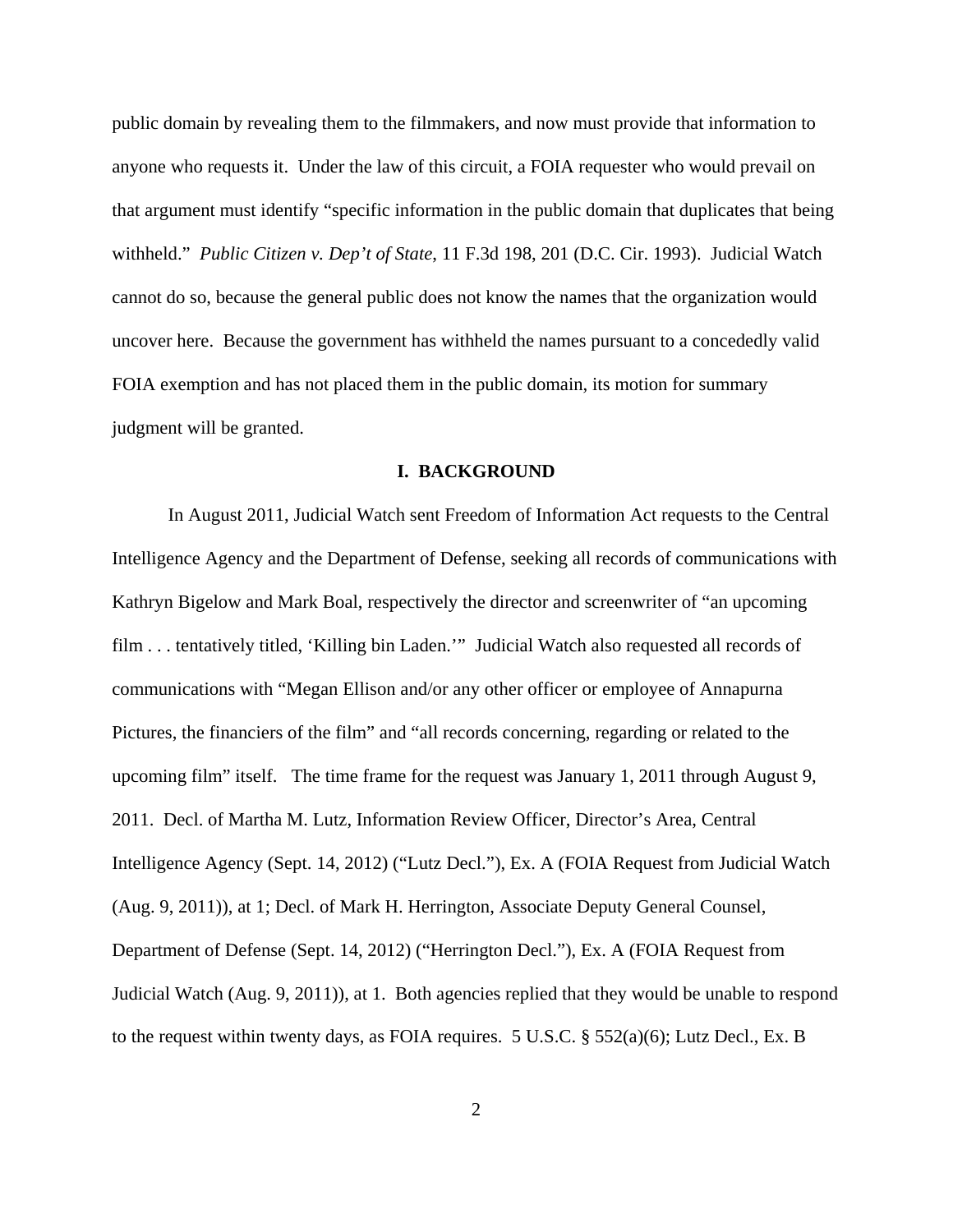(Letter from Susan Viscuso, Information and Privacy Coordinator, CIA (Aug. 16, 2011)); Herrington Decl., Ex. B (Letter from Paul J. Jacobsmeyer, Chief, Office of Freedom of Information, Department of Defense (Aug. 22, 2011)).

Judicial Watch filed this suit in January 2012. In May of that year, the Department of Defense produced 153 pages of responsive records, Herrington Decl. at ¶ 4, while the CIA produced sixty-seven responsive documents and withheld twenty-seven, primarily on the grounds of attorney-client privilege, Lutz Decl. at ¶ 9. Both agencies produced additional responsive records that August. Herrington Decl. at ¶ 4; Lutz Decl. at ¶ 9.

A sixteen-page transcript of a background interview with Kathryn Bigelow and Mark Boal (collectively, "the filmmakers") was among the documents that the Department of Defense produced. Herrington Decl. at ¶ 4. Names mentioned by either Mark Boal or Michael Vickers, the Under Secretary of Defense for Intelligence, were redacted from five places in the transcript. The first three redactions occurred in the following exchange:

Mark Boal: I'll take [NAME REDACTED] or someone like that.

Michael Vickers: Well the basic idea is they'll make a guy available who was involved from the beginning as a planner; a SEAL Team 6 Operator and Commander.

Mark Boal: Are you talking about [NAME REDACTED]?

Michael Vickers: A guy name[d] [NAME REDACTED]. And so, he basically can probably give you everything you would want or would get from Adm[.] Olson or Adm[.] McRaven.

*Id.*, Ex. C (Transcript of Background Interview (July 15, 2011)) ("Background Interview"), page numbered DoD 140. The redacted names are, in order of appearance, (1) the first and last name of a member of the Department of Defense, (2) the rank and last name of another member of the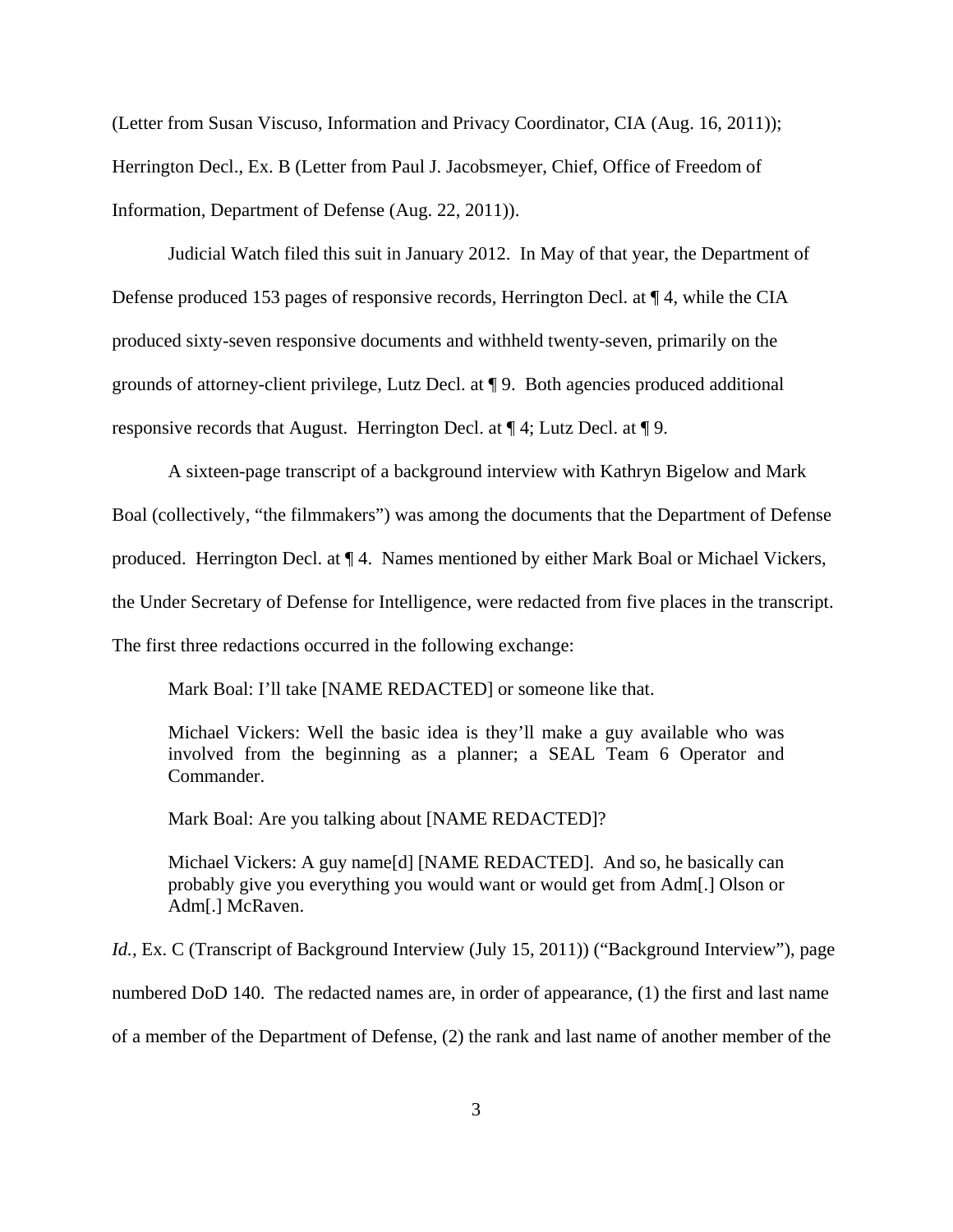Department of Defense, and (3) the last name followed by the full name—as in "Smith, John Smith"—of a third member of the Department of Defense. *Id.* at ¶ 7. After the filmmakers expressed their pleasure at this arrangement, Under Secretary Vickers went on:

And so, he'll speak for operators and he'll speak for senior military commanders, because the[y're] all the same tribe and everything, and so you should get most of what you need from him. Now, again the reason Adm[.] Olson and Adm[.] McRaven didn't want to talk is this command conflict of interest. And then with [NAME REDACTED] the only thing we ask is that you not reveal his name in any way as a consultant, because again, it's the same thing, he shouldn't be talking out of school, this at least, this gives him one step removed and he knows what he can and can't say, but this way at least he can be as open as he can with you and it ought to meet your needs and give you lots of color.

Background Interview, page numbered DoD 140. At the end of the interview, Under Secretary Vickers asked "So should I have [NAME REDACTED] reach out to you?" *Id.*, page numbered DoD 153. These redactions are, respectively, the last name of the individual that he mentioned earlier, and the rank and last name of that same person. Herrington Decl. at  $\P$  7. The three individuals whose names have been redacted were all assigned to routinely deployable units. *Id.*

Among the documents produced by the Central Intelligence Agency were two internal email chains that contained the names of undercover CIA officers who played a role in planning the Bin Laden operation and later met with the filmmakers. Lutz Decl. at ¶¶ 12, 14–15. The first and last name of one such officer was redacted from the first email chain, and the first names of that officer and three others were redacted from the second chain. *Id.* at ¶¶ 14–15. The CIA explains that "when the meetings with the filmmakers took place at the CIA Headquarters, the guidance provided to the officers who were . . . in sensitive positions was that they should provide the filmmakers with their true first names only." *Id.* at ¶ 12; *see also id.* at ¶ 14 ("To my knowledge, the only redacted information in this email that may have been shared with the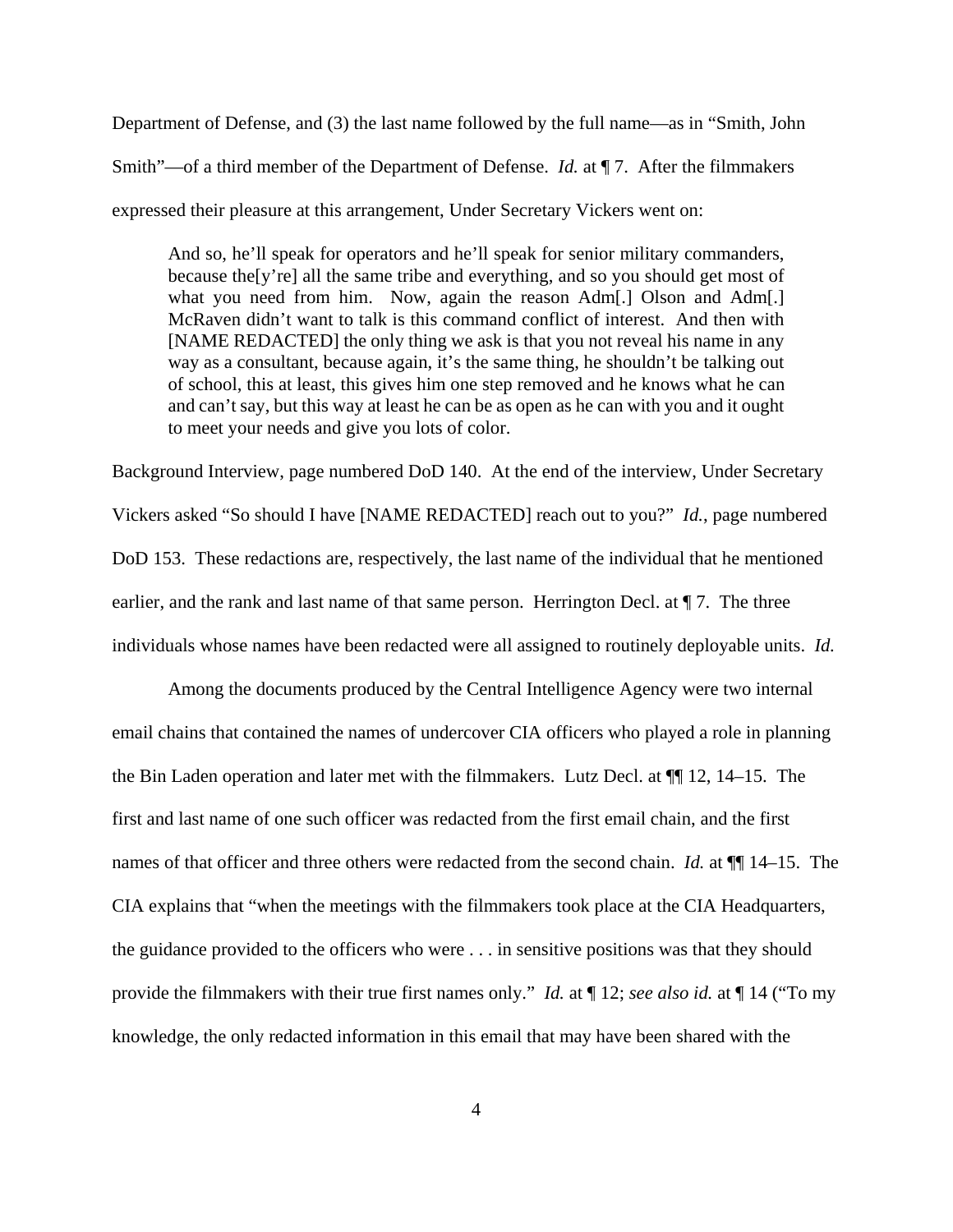filmmakers during the meetings was the first name of one of the officers who is in the email chain's distribution line. This email also contains that officer's last name, but . . . it is my understanding that the officer was instructed not to provide his last name to the filmmakers."); *id.* at  $\P$  15 ("The redacted information in these two paragraphs reflects the true first names of four CIA officers who met with the filmmakers. . . . As noted above, it is my understanding that these officers' true first names most likely would have been shared with the filmmakers during the meetings.").

Judicial Watch now challenges the government's authority to withhold the full name and rank of the Navy SEAL mentioned by Under Secretary Vickers and the first names of the four CIA officers who met with the filmmakers. *See* Pl.'s Br. at 6. The parties have filed crossmotions for summary judgment on the question.

#### **II. LEGAL STANDARD**

#### **A. The Freedom of Information Act**

FOIA was enacted so that citizens could discover "what their government is up to." *U.S. Dep't of Justice v. Reporters Comm. for Freedom of the Press*, 489 U.S. 749, 773 (1989). "The basic purpose of FOIA is to ensure an informed citizenry, vital to the functioning of a democratic society, needed to check against corruption and to hold the governors accountable to the governed." *NLRB v. Robbins Tire & Rubber Co.*, 437 U.S. 214, 242 (1978). FOIA therefore "seeks to permit access to official information long shielded unnecessarily from public view and attempts to create a judicially enforceable public right to secure such information from possibly unwilling official hands.*" Dep't of the Air Force v. Rose*, 425 U.S. 352, 361 (1976) (quoting *EPA v. Mink*, 410 U.S. 73, 80 (1973)). FOIA "is broadly conceived," *Mink*, 410 U.S. at 80, and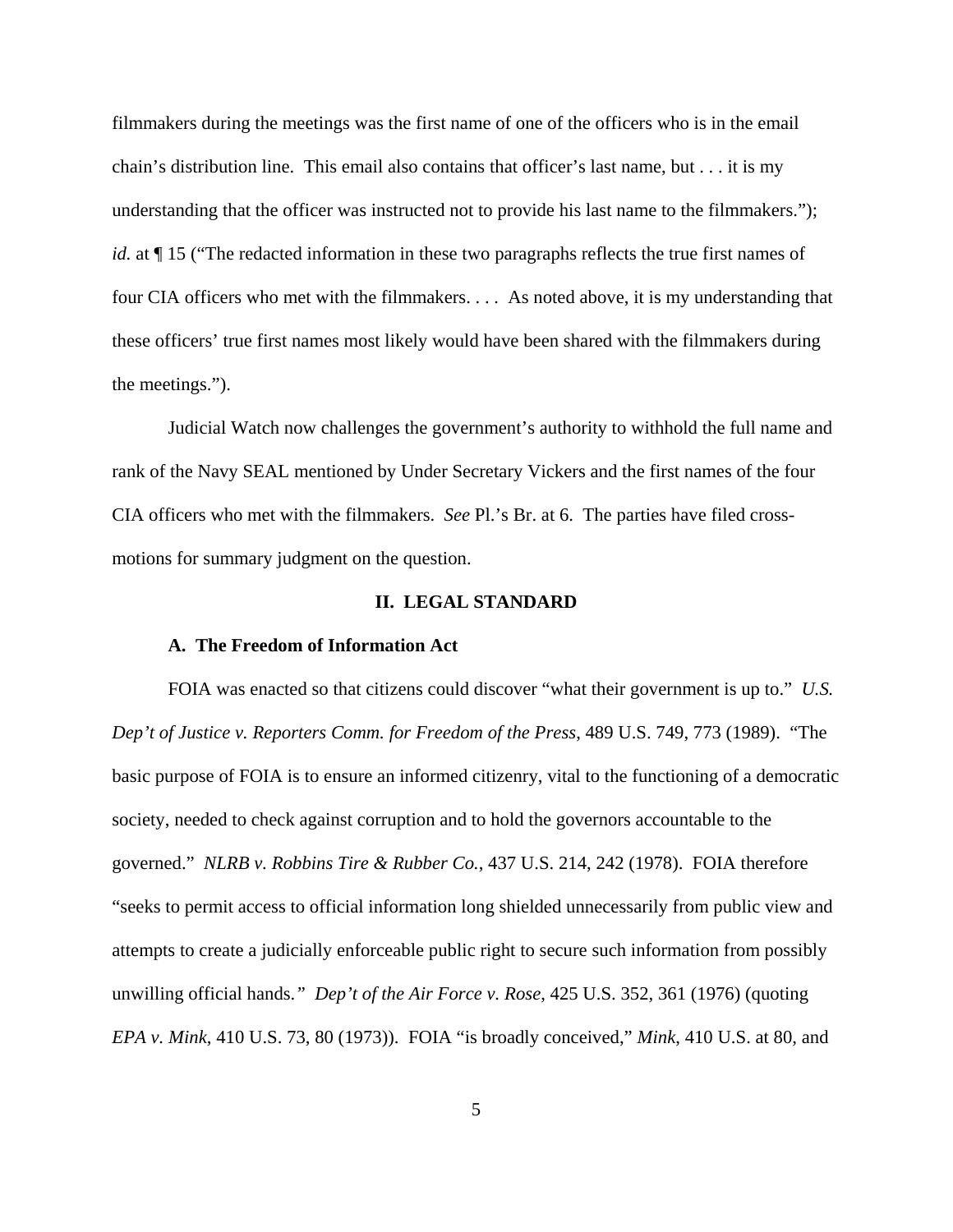its "dominant objective" is "disclosure, not secrecy," *U.S. Dep't of Def. v. FLRA*, 510 U.S. 487, 494 (1994) (quoting *Rose*, 425 U.S. at 361).

An agency may withhold information responsive to a FOIA request only if the information falls within an enumerated statutory exemption. 5 U.S.C. § 552(b). These "exemptions are 'explicitly exclusive,'" *U.S. Dep't of Justice v. Tax Analysts*, 492 U.S. 136, 151 (1989) (quoting *FAA Adm'r v. Robertson*, 422 U.S. 255, 262 (1975)), and "have been consistently given a narrow compass," *id.* "The agency bears the burden of justifying any withholding, and the Court reviews the agency claims of exemption *de novo*." *Bigwood v. U.S. Agency for Int'l Dev.*, 484 F. Supp. 2d 68, 74 (D.D.C. 2007) (citing 5 U.S.C. § 552(a)(4)(B)). Because the focus of FOIA is "information, not documents . . . an agency cannot justify withholding an entire document simply by showing that it contains some exempt material." *Krikorian v. Dep't of State*, 984 F.2d 461, 467 (D.C. Cir. 1993) (citation and internal quotation marks omitted). Instead, FOIA requires that federal agencies provide to a requester all non-exempt information that is "reasonably segregable" from, 5 U.S.C. § 552(b)—that is, not "inextricably intertwined with," *Mead Data Cent., Inc. v. U.S. Dep't of Air Force*, 566 F.2d 242, 260 (D.C. Cir. 1977)—exempt information.

#### **B. Summary Judgment**

FOIA cases are typically and appropriately decided on motions for summary judgment. *Miscavige v. IRS*, 2 F.3d 366, 368 (11th Cir. 1993); *Defenders of Wildlife v. U.S. Border Patrol*, 623 F. Supp. 2d 83, 87 (D.D.C. 2009); *Rushford v. Civiletti*, 485 F. Supp. 477, 481 n.13 (D.D.C. 1980). A motion for summary judgment should be granted only "if the movant shows that there is no genuine dispute as to any material fact and the movant is entitled to judgment as a matter of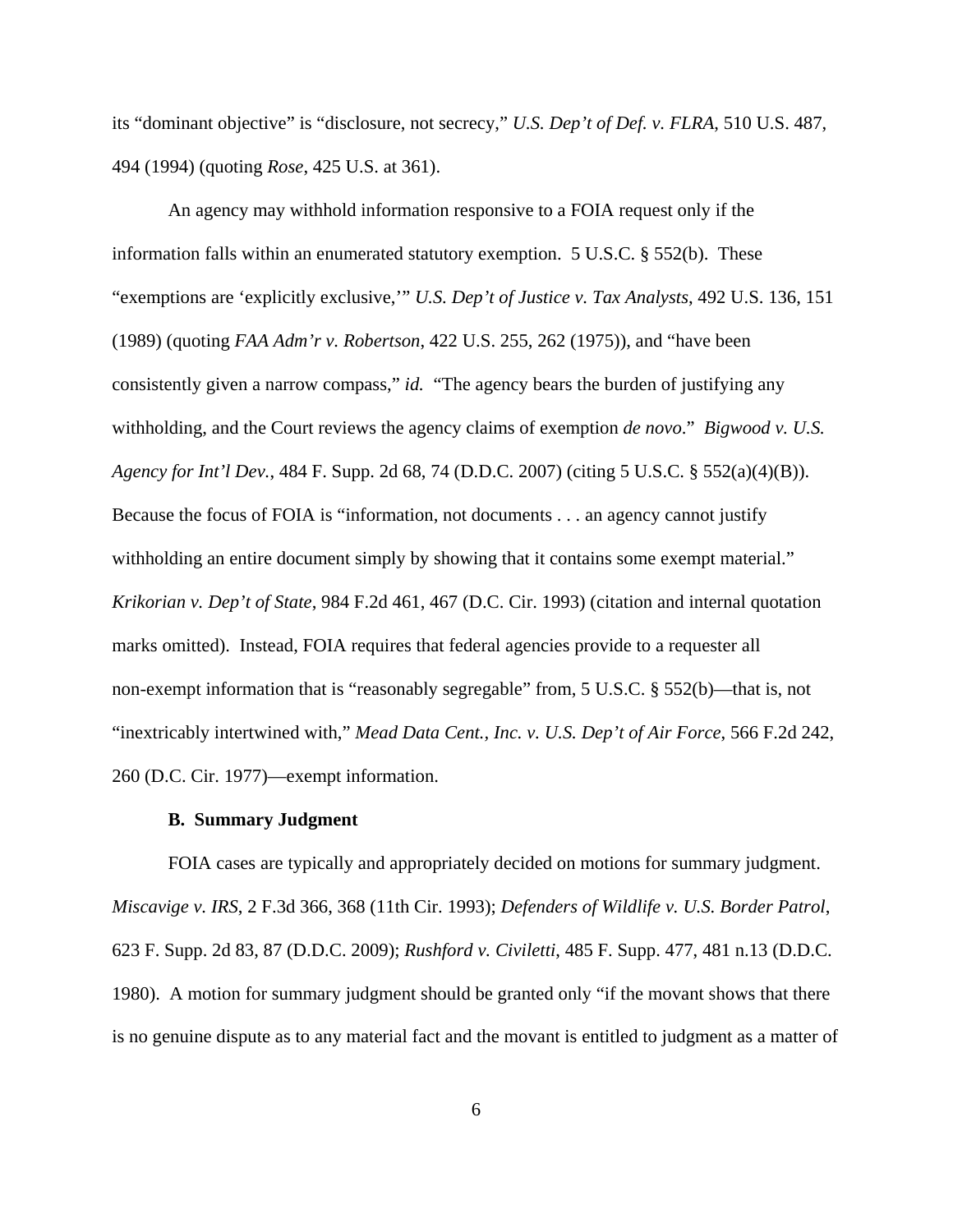law." FED. R. CIV. P. 56(a). A material fact is one that "might affect the outcome of the suit under the governing law." *Anderson v. Liberty Lobby, Inc.*, 477 U.S. 242, 248 (1986). The movant must support its factual positions by "citing to particular parts of materials in the record, including depositions, documents, electronically stored information, affidavits or declarations, stipulations . . . , admissions, interrogatory answers, or other materials." FED. R. CIV. P. 56(c)(1)(A); *see Celotex Corp. v. Catrett*, 477 U.S. 317, 323 (1986). Factual assertions in the moving party's affidavits or declarations may be accepted as true unless the opposing party submits its own affidavits, declarations, or documentary evidence to the contrary. *Neal v. Kelly*, 963 F.2d 453, 456 (D.C. Cir. 1992).

In a FOIA case, an agency is entitled to summary judgment if it can demonstrate that there are no material facts in dispute as to the adequacy of its search for or production of responsive records. *Nat'l Whistleblower Ctr. v. U.S. Dep't of Health & Human Servs.*, 849 F. Supp. 2d 13, 21 (D.D.C. 2012). An agency must show that any responsive information it has withheld was either exempt from disclosure under one of the exemptions enumerated in 5 U.S.C. § 552(b), or else "inextricably intertwined with" exempt information, *Mead Data*, 566 F.2d at 260. "Because FOIA challenges necessarily involve situations in which one party (the government) has sole access to the relevant information, and that same party bears the burden of justifying its disclosure decisions, the courts . . . require the government to provide as detailed a description as possible—without, of course, disclosing the privileged material itself—of the material it refuses to disclose." *Oglesby v. U.S. Dep't of Army*, 79 F.3d 1172, 1178 (D.C. Cir. 1996).

7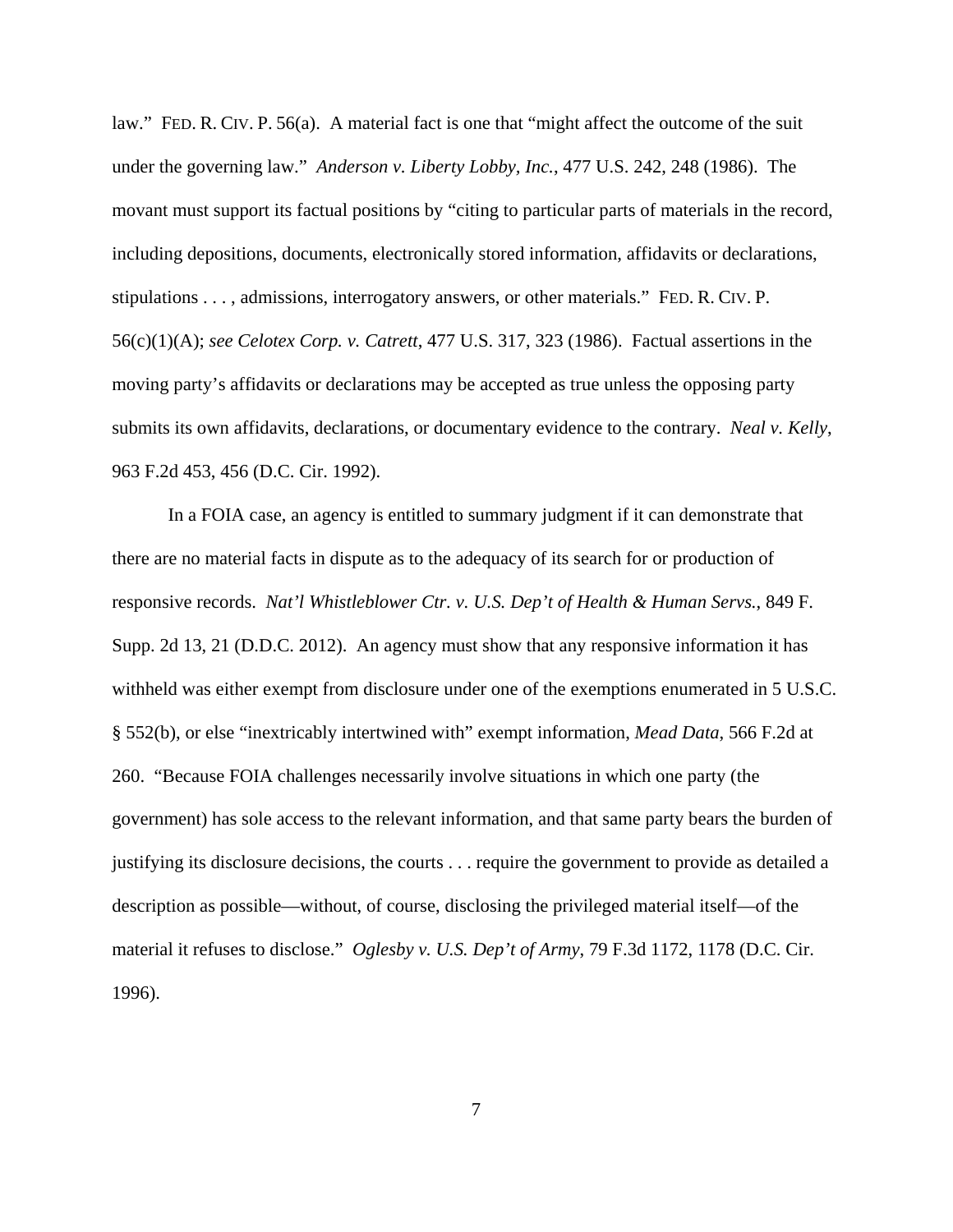This justification is typically contained in a declaration or affidavit, referred to as a "*Vaughn* index" after the case of *Vaughn v. Rosen*, 484 F.2d 820 (D.C. Cir. 1973). An agency's affidavits or declarations are presumed to be submitted in good faith. *See SafeCard Servs., Inc. v. S.E.C.*, 926 F.2d 1197, 1200 (D.C. Cir. 1991). There is no set formula for a *Vaughn* index, because "the critical elements of the *Vaughn* index lie in its function, and not its form." *Kay v. FCC*, 976 F. Supp. 23, 35 (D.D.C. 1997). The purpose of a *Vaughn* index is "to permit adequate adversary testing of the agency's claimed right to an exemption," *Nat'l Treasury Emps. Union v. U.S. Customs Serv.*, 802 F.2d 525, 527 (D.C. Cir. 1986) (citing *Mead Data*, 566 F.2d at 251), and so the index must contain "an adequate description of the records" and "a plain statement of the exemptions relied upon to withhold each record," *id.* at 527 n.9.

#### **III. ANALYSIS**

Judicial Watch concedes that both the first names of the four CIA officers who met with the filmmakers and the full name and rank of the Navy SEAL mentioned by Under Secretary Vickers would normally be exempt from disclosure under FOIA Exemption 3, which authorizes the withholding of matters "specifically exempted from disclosure by statute." 5 U.S.C. § 552(b)(3); *see* 10 U.S.C. § 130b(a) (authorizing the Secretary of Defense to withhold "personally identifying information regarding (1) any member of the armed forces assigned to . . . a routinely deployable unit"); 50 U.S.C. § 3507 (exempting the Central Intelligence Agency from "the provisions of any . . . law which require[s] the publication or disclosure of the . . . names . . . of personnel employed by the Agency"). But Judicial Watch argues that the government released those names into the public domain by sharing them with the filmmakers and now must disclose them to any FOIA requester. *See* Pl.'s Br. at 7–8.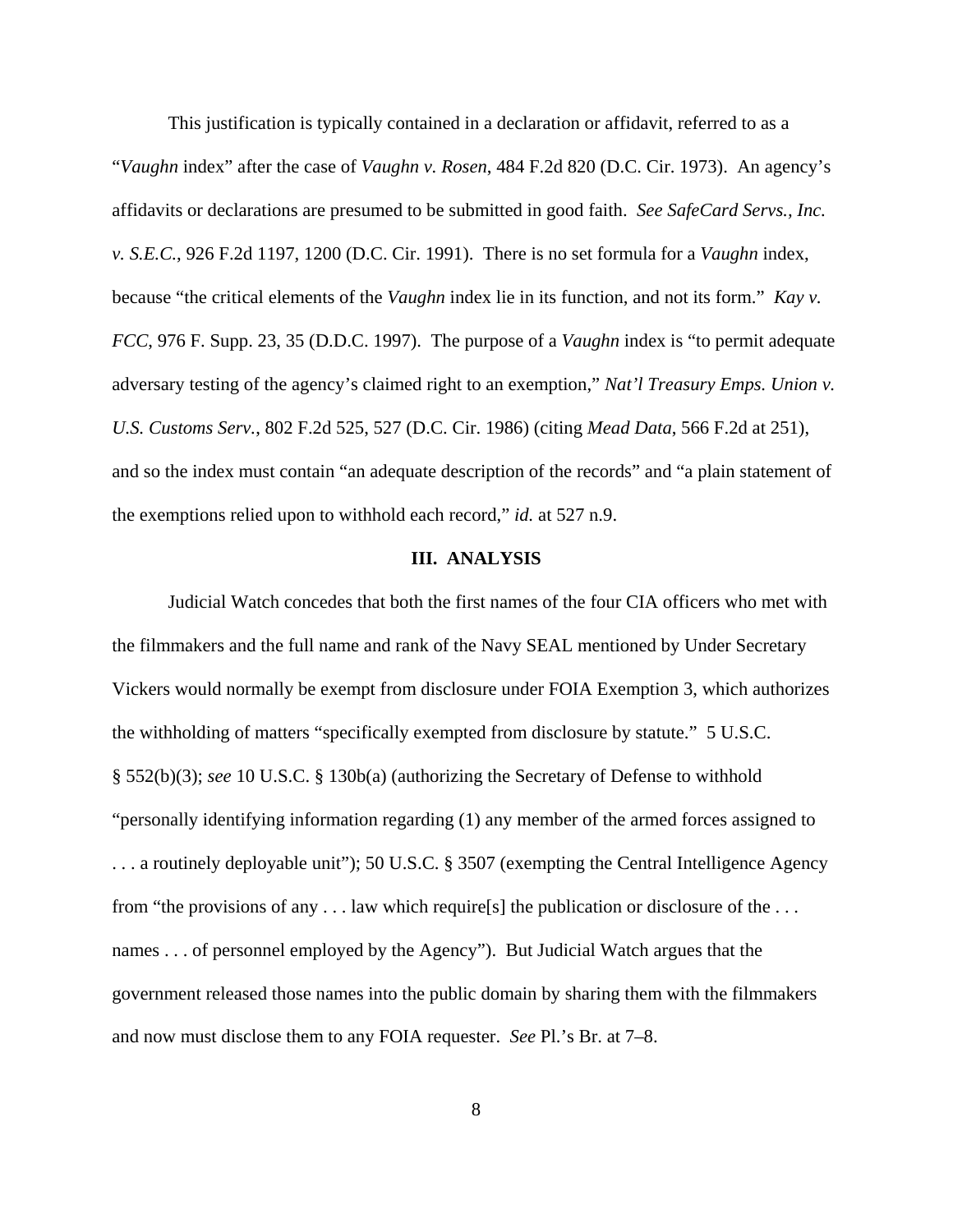"This circuit has held that the government may not rely on an otherwise valid exemption to justify withholding information that is already in the 'public domain.'" *Students Against Genocide v. Dep't of State*, 257 F.3d 828, 836 (D.C. Cir. 2001). The logic of the public domain doctrine is that "where information requested 'is truly public, then enforcement of an exemption cannot fulfill its purposes.'" *Cottone v. Reno*, 193 F.3d 550, 554 (D.C. Cir. 1999) (quoting *Niagara Mohawk Power Corp. v. U.S. Dep't of Energy*, 169 F.3d 16, 19 (D.C. Cir. 1999)); *accord Prison Legal News v. Exec. Office for U.S. Attorneys*, 628 F.3d 1243, 1253 (10th Cir. 2011) ("The public domain doctrine is limited and applies only when the applicable exemption can no longer serve its purpose."). But before a court can find that the enforcement of an otherwise valid exemption would be pointless, it "must be confident that the information sought is truly public and that the requester [will] receive no more than what is publicly available." *Students Against Genocide*, 257 F.3d at 836 (quoting *Cottone*, 193 F.3d at 555). The D.C. Circuit has therefore held that "[f]or the public domain doctrine to apply, the specific information sought must have already been 'disclosed and preserved in a permanent public record.'" *Id.* (quoting *Cottone*, 193 F.3d at 554); *accord Davis v. U.S. Dep't of Justice*, 968 F.2d 1276, 1279 (D.C. Cir. 1992) (discussing the plaintiff's obligation to show "that the information he seeks has entered *and remains in* the public domain" (emphasis added)).

Because the public domain doctrine is a doctrine of futility, triggered only when it would serve no purpose to enforce an exemption, it is of almost no use to a plaintiff attempting to learn something that it does not already know. "[A]s a practical matter," successfully invoking the doctrine "yields the FOIA plaintiff little new information." *Assassination Archives & Research Ctr. v. CIA*, 334 F.3d 55, 60 n.6 (D.C. Cir. 2003). In fact, the doctrine is "a little odd: if the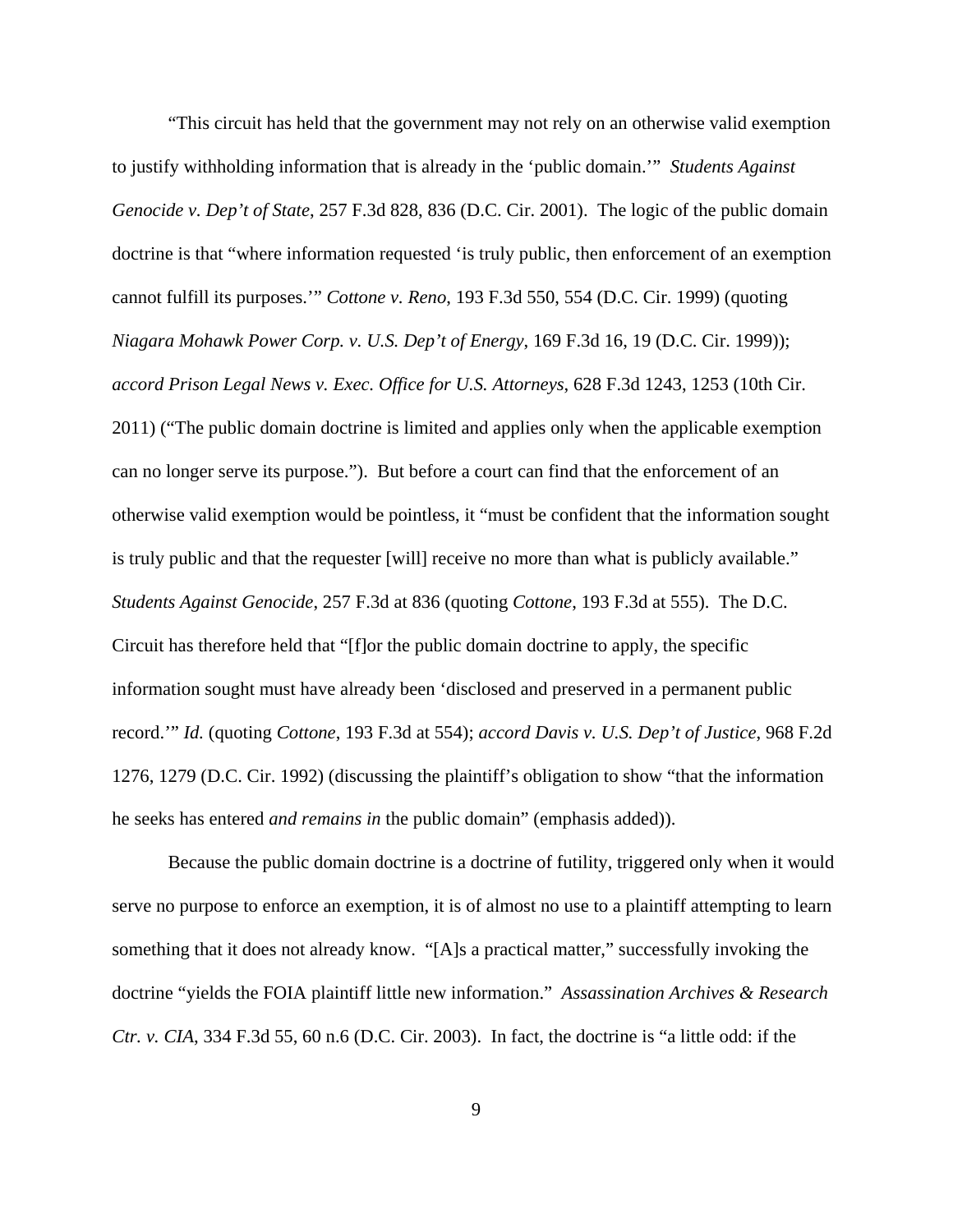information is publicly available, one wonders, why is [anyone] burning up counsel fees to obtain it under FOIA?" *Niagara Mohawk*, 169 F.3d at 19; *accord Davis*, 968 F.2d at 1279–80 ("The [Supreme] Court [has] strongly suggested that a public domain rule such as ours is of little significance, because if a requester can establish that the information he seeks is '"freely available," there would be no reason to invoke the FOIA to obtain access to the information.'" (quoting *U.S. Dep't of Justice v. Reporters Comm. for Freedom of the Press*, 489 U.S. 749, 764 (1989))).

But a FOIA requester is nonetheless free to press the point. To do so successfully, it must identify "specific information in the public domain that duplicates that being withheld." *Public Citizen v. Dep't of State*, 11 F.3d 198, 201 (D.C. Cir. 1993) (citing *Afshar v. Dep't of State*, 702 F.2d 1125, 1130 (D.C. Cir. 1983)). The burden of production is allocated in this way because "were it otherwise, the government would face the daunting task of proving a negative: that requested information had not been previously disclosed." *Cottone*, 193 F.3d at 554; *accord Niagara Mohawk*, 169 F.3d at 19; *Davis*, 968 F.2d at 1279.

Judicial Watch claims that the five redacted names at issue here are in the public domain, but has not "point[ed] to specific information . . . that duplicates that being withheld," *Public Citizen*, 11 F.3d at 201, much less a "permanent public record" in which those names have been "disclosed and preserved," *Students Against Genocide*, 257 F.3d at 836 (quoting *Cottone*, 193 F.3d at 554). In short, Judicial Watch does not know—and, outside of this suit, apparently has no way of learning—the names of these individuals. That fact is strong evidence that those names are not in the public domain. *See* Pls.' Reply at 2 (arguing that the court should order the names released because the public would benefit from the disclosure).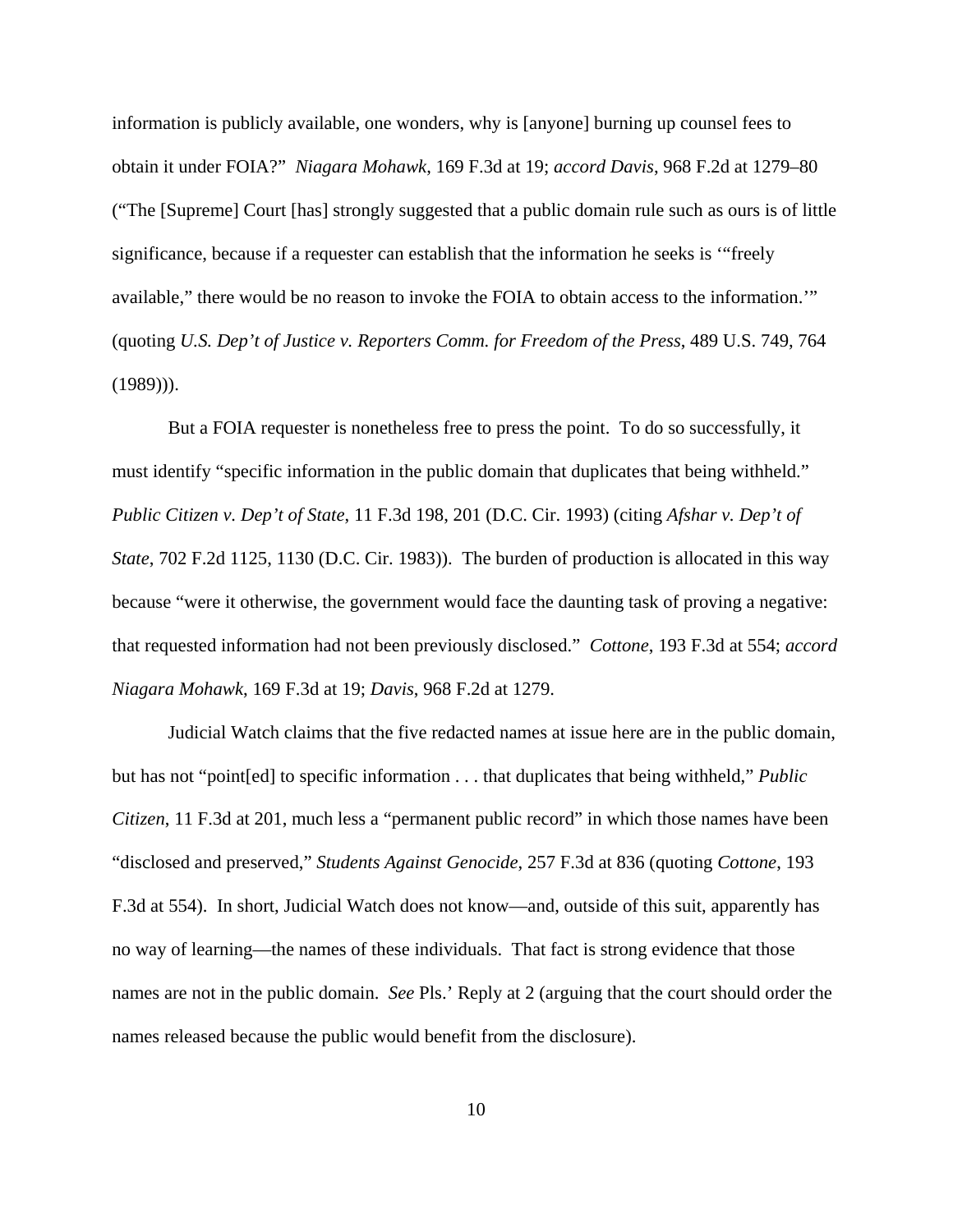It is worth noting, however, that the D.C. Circuit has not "establish[ed] a uniform, inflexible rule requiring every public-domain claim to be substantiated with a hard copy simulacrum of the sought-after material." *Cottone*, 193 F.3d at 555. (To do so would be "empty formalism," that court has said. *Id.*) There may not be much flexibility in the public domain doctrine—but there is some, as *Cottone v. Reno* demonstrated. In that case, a FOIA requester sought copies of surreptitiously recorded conversations that had been played at his trial. The court reporter had identified each recording as it was played, but had not transcribed their contents. Reasoning from cases holding that "the common law right to inspect and copy judicial records is indisputable" and "extends to records which are not in written form, such as audio and video tapes," *In re Nat'l Broad. Co.*, 653 F.2d 609, 612 (D.C. Cir. 1981) (footnotes omitted), the *Cottone* court observed that the FOIA requester "ha[d] demonstrated precisely which recorded conversations were played in open court," and concluded that he had therefore "discharged his burden of production by pointing to specific tapes which, having been played in open court and received into evidence, reside in the public domain and mirror precisely the information that he has requested," *Cottone*, 193 F.3d at 555.

*Cottone* holds that information is in the public domain for the purposes of a FOIA request if some other source of law provides a right to access the information. In that (admittedly limited) case, a FOIA requester who seeks information he does not possess can still meet "his 'burden of showing that there is permanent public record of the *exact* [information] he wishes,'" *id.* at 554 (quoting *Davis*, 968 F.2d at 1280 (emphasis added in *Cottone*), by pointing to his right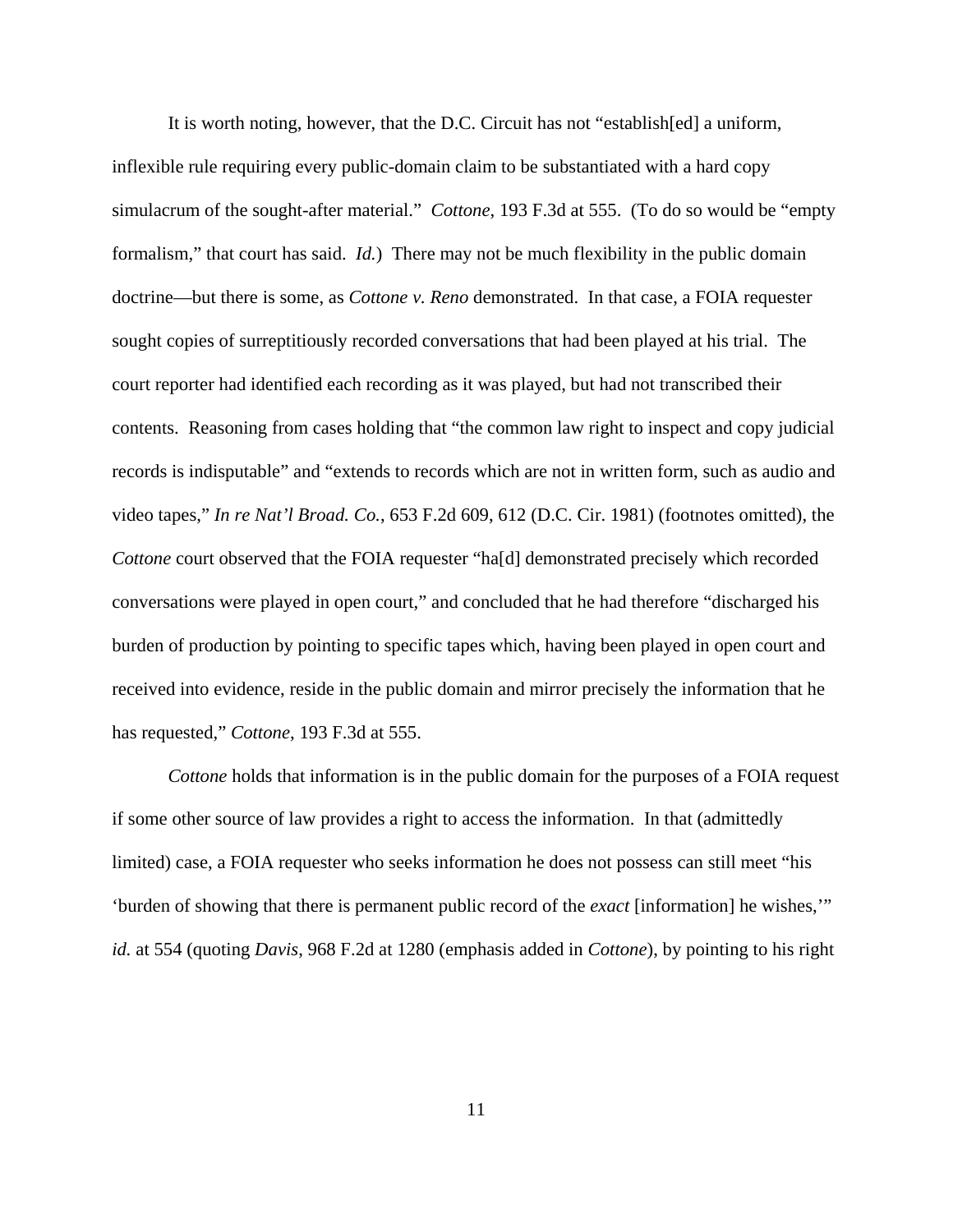of access to the very information being withheld.<sup>1</sup> "[V]ery often . . . some type of hard copy facsimile will be the only practicable way for a FOIA requester to demonstrate that the specific information he has solicited has indeed circulated into the public domain," *id.* at 555; *see also Davis*, 968 F.2d at 1280, but "often" is not "always."

In a similar vein, the D.C. Circuit has entertained the argument that there may be "slight variation[s]" on the public domain doctrine. *Students Against Genocide*, 257 F.3d at 836 (quoting party's brief). In *Students Against Genocide,* an organization seeking reconnaissance photographs (which reportedly showed evidence of an atrocity committed by Bosnian Serbs in the town of Srebrenica) contended that then-Ambassador to the United Nations Madeleine Albright had "waived the government's right to invoke . . . FOIA exemptions by displaying the withheld photographs to the delegates of the foreign governments that are members of the [U.N.] Security Council." *Id.* The court quickly disposed of the organization's argument from the public domain doctrine, explaining that:

The photographs in question here plainly do not fall within that doctrine. They were not released to the general public; only the Security Council delegates saw them. In fact, the photographs were not "released" at all. Although Ambassador Albright displayed them to the delegates, she retained custody, and none left the U.N.

<sup>&</sup>lt;sup>1</sup> Presumably, information is only in the public domain under *Cottone* if the right to access it could be *successfully* invoked. For instance, "the right to inspect and copy judicial records," *Nat'l Broad. Co.*, 653 F.2d at 613—though "indisputable," *id.* at 612—is "not absolute," *id.* at 613. Access to those records can be denied if the district court concludes that justice so requires. *Id.*; *accord United States v. Mitchell*, 551 F.2d 1252, 1260 (D.C. Cir. 1976), *rev'd on other grounds sub nom. Nixon v. Warner Commc'ns, Inc.*, 435 U.S. 589 (1978). If a district court had refused to allow the copying of the recordings sought in *Cottone* (and had not abused its discretion in doing so) then the fact that they had been played at trial presumably would not have availed the FOIA requester. The question of how a court hearing a FOIA case should assess whether the copying of trial records would have been (or should be) permitted was not addressed by *Cottone* and need not be discussed here.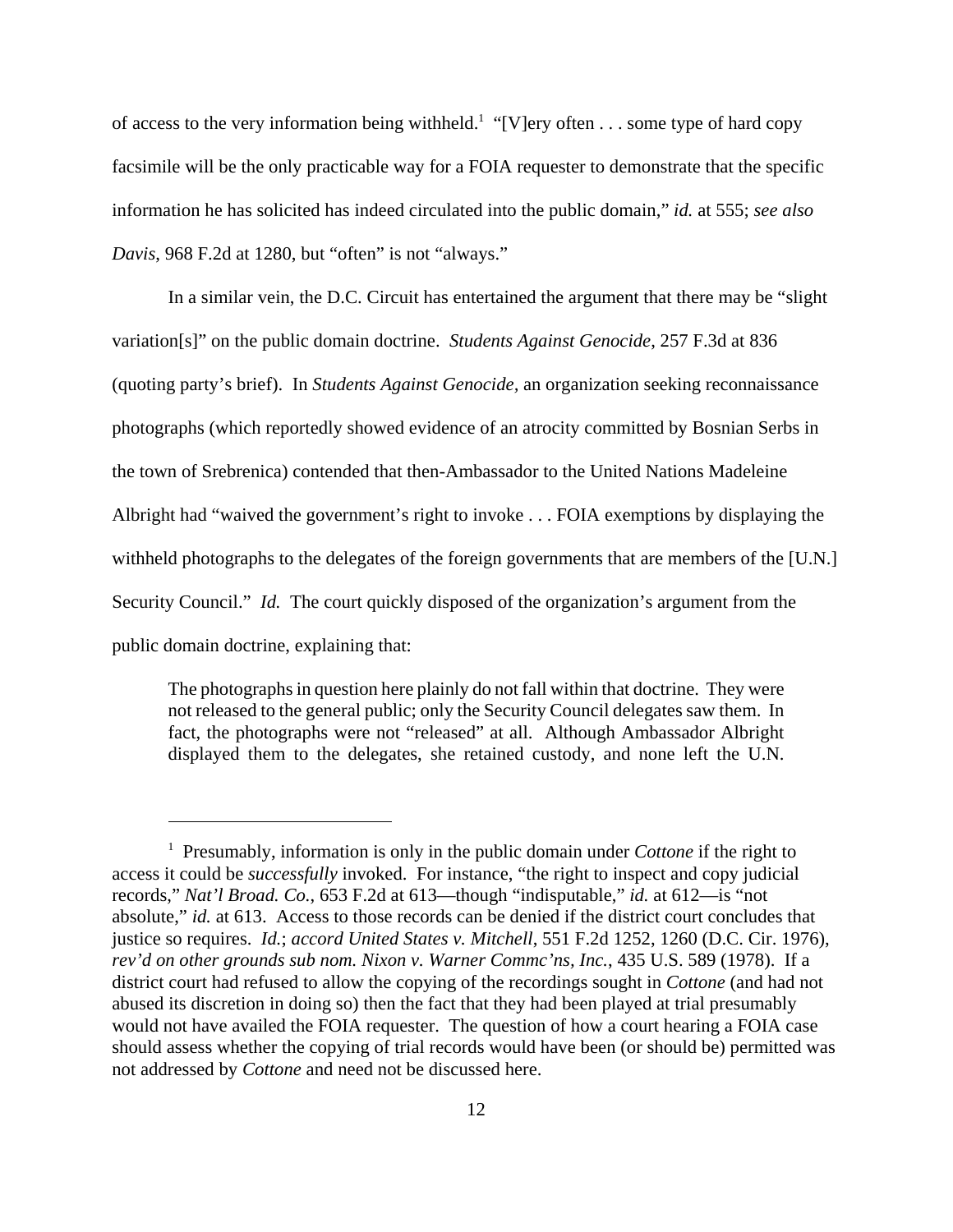chamber. Hence there is no "permanent public record" of the photographs. *See Cottone*, 193 F.3d at 554.

## *Id.* (citation omitted).

The court then considered the "slight variation" on the public domain doctrine offered by the organization, which contended that "by disclosing the photographs to the members of the Security Council, the government . . . let 'the cat . . . out of the bag,' and whatever damage disclosure might do has already been done." *Id.* (quoting party's brief) (second ellipses in original). This argument sprang from the logic behind the public domain doctrine—that, "where information requested 'is truly public . . . enforcement of an exemption cannot fulfill its purposes,'" *Cottone*, 193 F.3d at 554 (quoting *Niagara Mohawk*, 169 F.3d at 19)—rather than its formal insistence that a disclosure be memorialized in a "permanent public record," *see Cottone*, 193 F.3d at 554; *Davis*, 968 F.2d at 1280.

The *Students Against Genocide* court addressed the argument from principle on its own terms, rather than simply enforcing the formal requirement. It rejected the contention that, having shown the photographs to foreigners, the government was obliged to provide them to Americans, assuming instead that "if the requested photographs are released, they will eventually make their way to foreign governments" which had not previously seen them. *Students Against Genocide*, 257 F.3d at 837. The court credited the assertion that the United States "may have affirmative foreign policy reasons for sharing sensitive information with some foreign governments and not with others," and found it "significant that Ambassador Albright displayed, but did not distribute, the photographs in question," which prevented "professional imagery analysts" from "mak[ing] detailed examinations" that might reveal the "technical capabilities of [U.S.] reconnaissance systems." *Id.* The court therefore concluded that the cat was not out of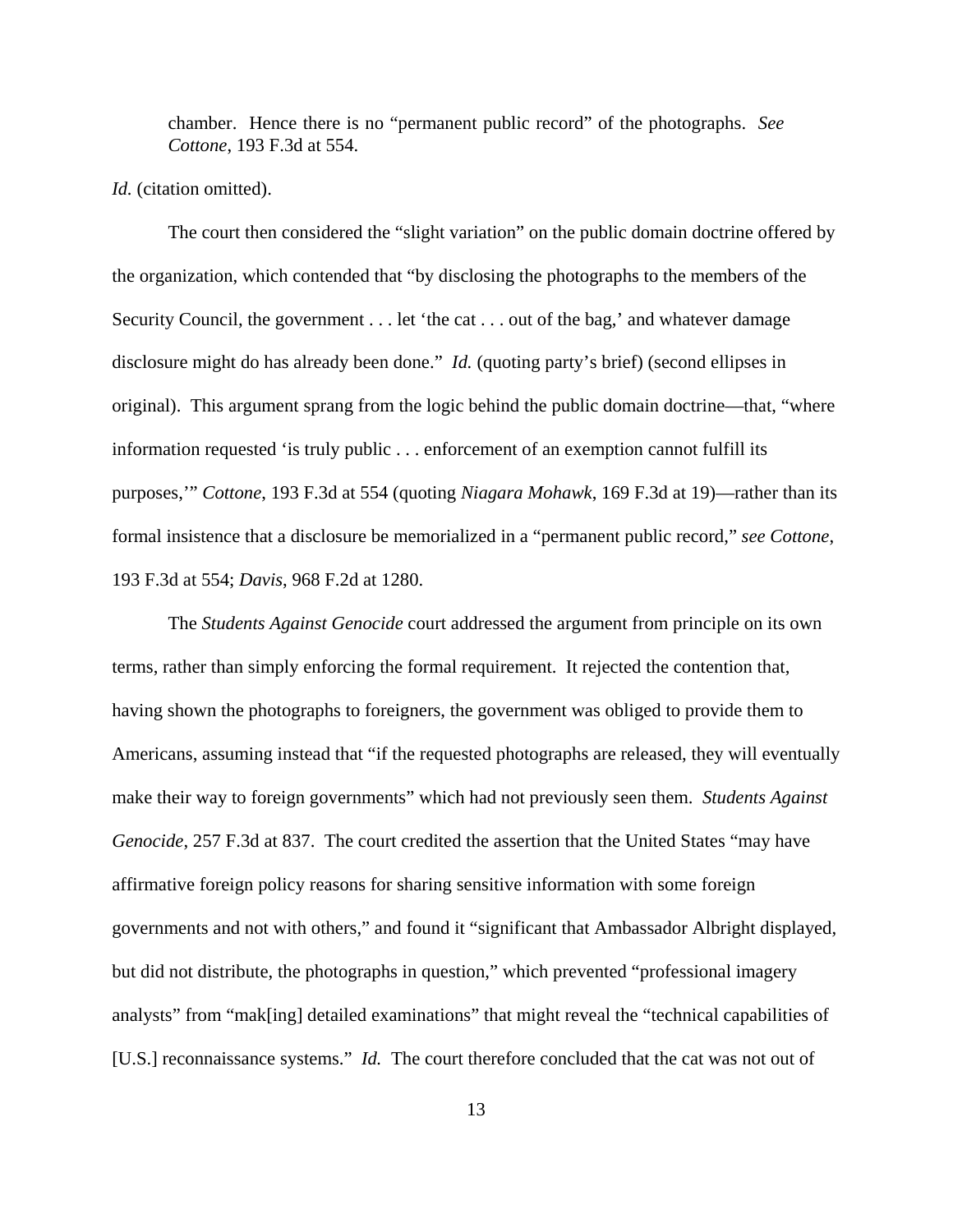the bag at all: the release of the photographs could harm national interests by allowing foreign governments which had not seen the images to do so, and could moreover facilitate attempts to learn the technical capabilities of American reconnaissance systems. Because the withholding of the photographs continued to serve a valid purpose, the court enforced the applicable FOIA exemptions. *Id.*

If *Cottone* holds that FOIA requesters may, on rare occasions, use the public domain doctrine to gain information that they do not possess, *Students Against Genocide* suggests that the principle motivating that doctrine—that "where information requested 'is truly public . . . enforcement of an exemption cannot fulfill its purposes,'" *Cottone*, 193 F.3d at 554 (quoting *Niagara Mohawk*, 169 F.3d at 19)—may have implications beyond the simple rule that the government must release information that has been "disclosed and preserved in a permanent public record," *Students Against Genocide*, 257 F.3d at 836 (quoting *Cottone*, 193 F.3d at 554). This is not certain—the opinion also says that "[f]or the public domain doctrine to apply, the specific information sought *must* have already been 'disclosed and preserved in a permanent public record,'" *id.* (quoting *Cottone*, 193 F.3d at 554) (emphasis added))—but the court's willingness to entertain the argument holds the possibility open.

Not that either case does Judicial Watch much good. That organization has not, per *Cottone*, identified any non-FOIA right to the names at issue here. Arguing from the slender opening in *Students Against Genocide*, Judicial Watch encourages the court to adopt the Ninth Circuit's holding that although "the 'public domain' test articulated by the D.C. Circuit is one persuasive way of determining when the government has waived [an exemption] under FOIA, it should not be the *only* test for government waiver." *Watkins v. U.S. Bureau of Customs &*

14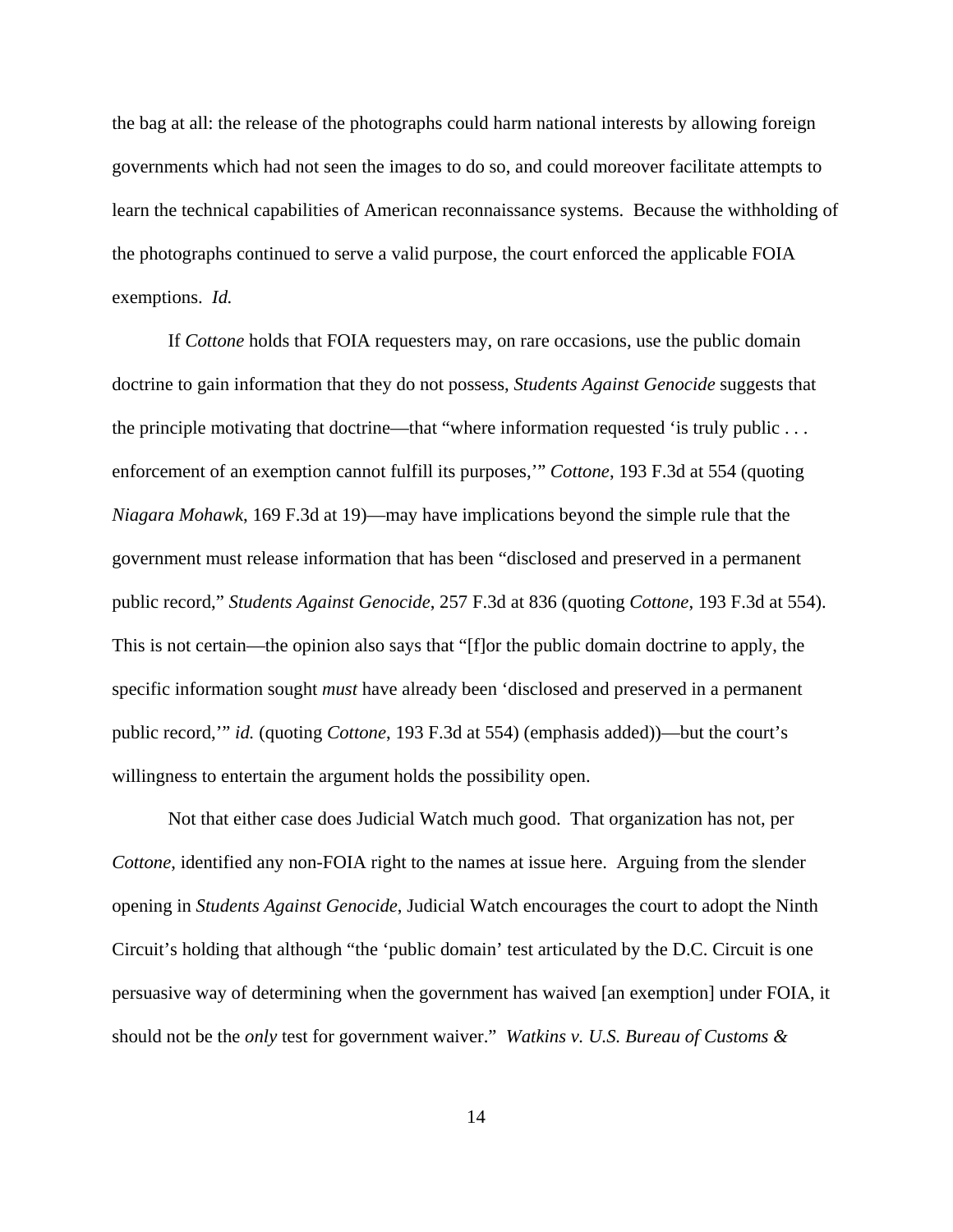*Border Prot.*, 643 F.3d 1189, 1197 (9th Cir. 2011) (citation omitted). The additional test propounded by *Watkins* holds that when the government has made "a no-strings-attached disclosure of . . . confidential information to a private third party" it has waived its ability to withhold that information under FOIA, whether or not "the disclosure was . . . preserved in a 'permanent public record.'" *Id.*; *see also id.* at 1198 ("[W]hen an agency freely discloses to a third party confidential information covered by a FOIA exemption without limiting the third party's ability to further disseminate the information then the agency waives the ability to claim an exemption to a FOIA request for the disclosed information." $)^2$ .

Judicial Watch reasons that the disclosures to the filmmakers were made with "no strings attached," *see id.* at 1197—that is,"without limiting the [filmmakers'] ability to further disseminate the information," *id.* at 1198—and that, under *Watkins*, the government has therefore waived its ability to assert Exemption 3. Even if that description of the disclosures were accurate (and it may not be: when Under Secretary Vickers mentioned the Navy SEAL, he emphasized that "the only thing we ask is that you not reveal his name in any way," Background Interview, page numbered DoD 140) it would not be enough to establish waiver in this circuit. The D.C. Circuit has been clear that the enforcement of an otherwise applicable exemption is only pointless when the withheld information is "truly public," *Students Against Genocide*, 257 F.3d at 836 (quoting *Cottone*, 193 F.3d at 555); *Niagara Mohawk*, 169 F.3d at 19, when it "has entered *and remains in* the public domain," *Davis*, 968 F.2d at 1279 (emphasis added). If the filmmakers had publicized the names that they learned and the government now seeks to

<sup>2</sup> As a dissenting judge acknowledged, the *Watkins* test is at odds with the precedents of this circuit. *Watkins*, 643 F.3d at 1199 (Rymer, J., concurring in part and dissenting in part) ("I part company only with respect to whether we should adopt the 'public domain' test for waiver embraced by the D.C. Circuit . . . . I think we should.").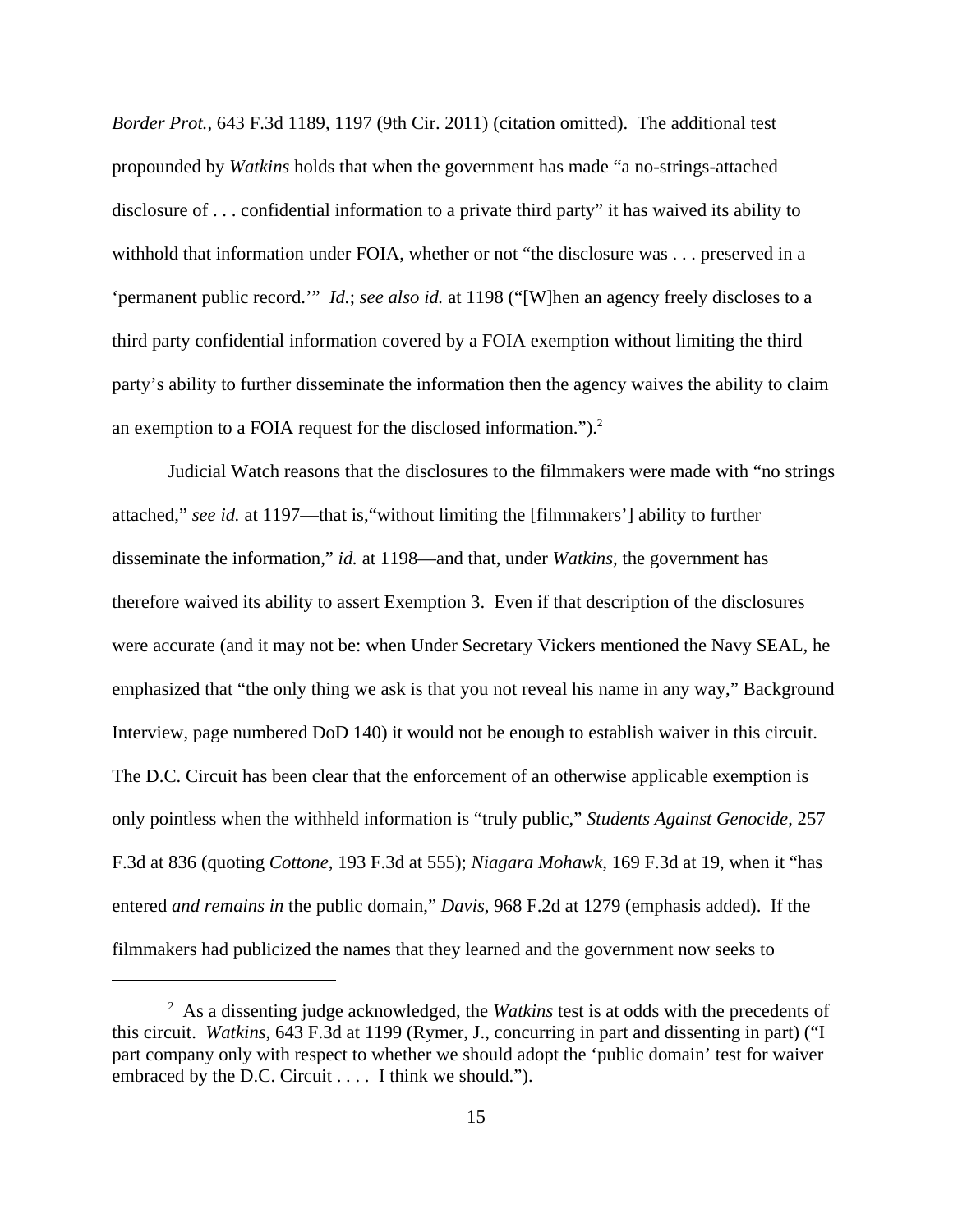withhold, this would be a much harder case, one that might turn on the question of whether those names had been "officially acknowledged." *See Fitzgibbon v. CIA*, 911 F.2d 755, 765 (D.C. Cir. 1990). But this is not that case. The names have not been "released to the general public," *Students Against Genocide*, 257 F.3d at 836, and Judicial Watch cannot meet its "initial burden of pointing to specific information in the public domain that duplicates that being withheld." *Public Citizen*, 11 F.3d at 201; *accord Afshar*, 702 F.2d at 1130.3

Because Judicial Watch cannot do so, it makes one more effort to amend the public domain doctrine. The organization suggests that official disclosures have been held not to place information in the public domain when they were made for an important governmental purpose. From this premise, Judicial Watch appears to conclude that because the disclosures at issue here were made to assist in the production of a film and not (it says) for any important purpose, they (unlike the others) put information into the public domain. The first problem with this argument is that it is irreconcilable with the doctrine discussed above. Judicial Watch would apparently recast its burden of production as an obligation to either "point[] to specific information in the

<sup>3</sup> *McKinley v. Board of Governors of the Federal Reserve System*, 849 F. Supp. 2d 47 (D.D.C. 2012), is not to the contrary. After summarizing the Board of Governors' argument on a question of waiver—the Board "maintain[ed] that . . . publication [of certain records on the website of a congressional committee did] not waive the Board's FOIA exemptions because the records were provided to the [committee] under a written confidentiality agreement that did not authorize public disclosure"—the *McKinley* court held that "[d]isclosures to Congress are not official disclosures within the meaning of FOIA and do not waive an agency's FOIA Exemptions," and neither does "the mere fact that the committee subsequently, and without authorization, published the records." *Id.* at 60. The holding rested on who made the disclosure, and whether it was authorized: if the Board had made an official disclosure within the meaning of FOIA or if it had *authorized* a third party to make such a disclosure, then it would have waived its exemptions. Judicial Watch advocates the inverse rule: that unless an agency *forbids* a third party from disclosing information, then it has waived its exemptions, regardless of whether the third party actually discloses that information. For the reasons discussed above, that position cannot survive an encounter with the law of this circuit.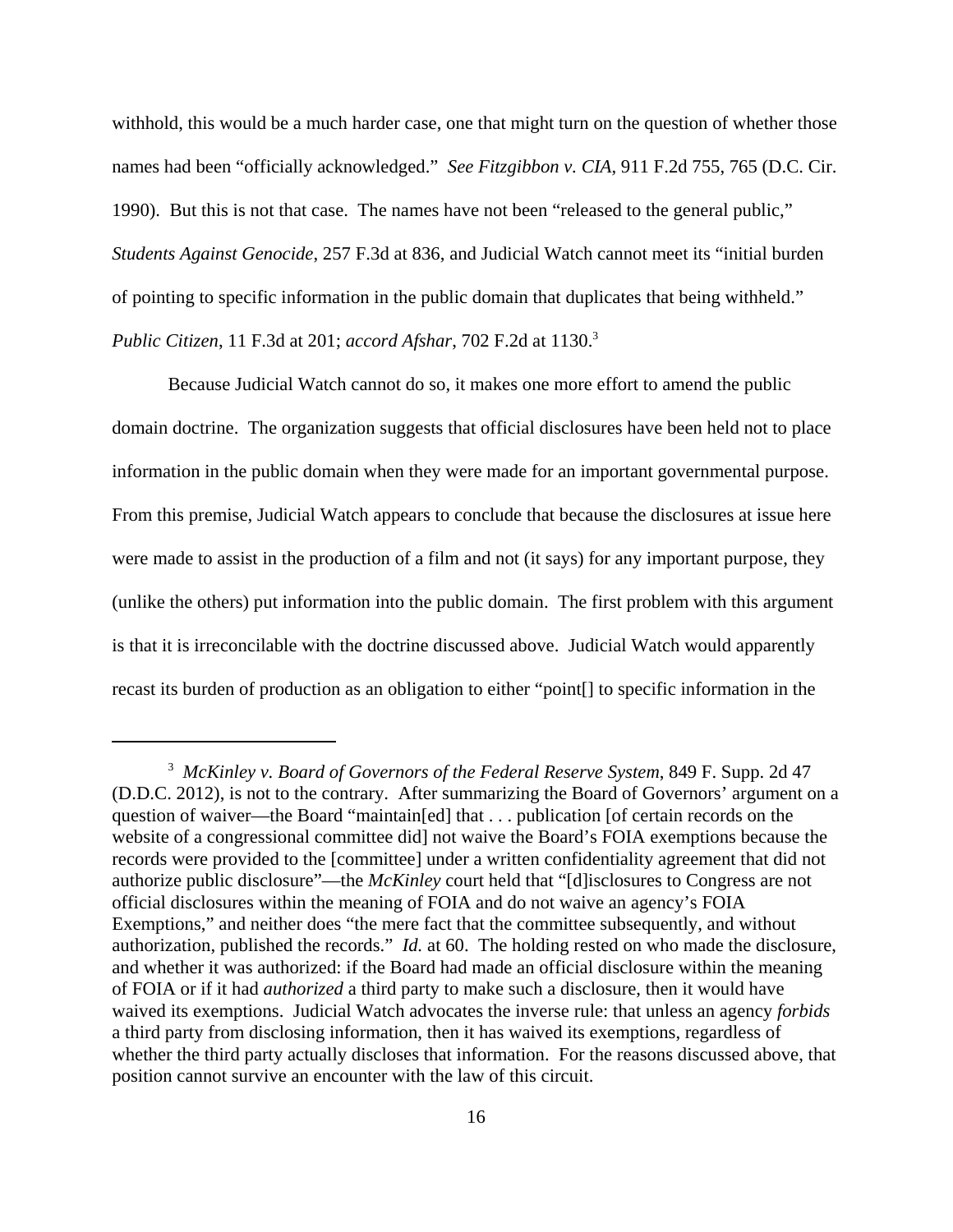public domain that duplicates that being withheld" or identify a disclosure that, although not publicly documented, was made for an unimportant reason. As should by now be obvious, that is not the law of this circuit.

And if that were not enough, the second problem with this argument is that it misreads the cases on which it relies. *Students Against Genocide* did not add some "governmental purpose" element to the public domain doctrine, but (as discussed above) simply reaffirmed its roots in the principle that when "enforcement of an exemption cannot fulfill its purposes," there is no point in enforcing it. *Cottone*, 193 F.3d at 554 (quoting *Niagara Mohawk*, 169 F.3d at 19).

In *Muslim Advocates v. United States Department of Justice*, a court in this district held that the Federal Bureau of Investigation had not placed certain chapters of its Domestic Investigations and Operations Guide into the public domain when it showed them to a handful of civil rights and civil liberties groups. Reasoning from *Students Against Genocide*, the court noted that "the disputed chapters were not released to the general public," 833 F. Supp. 2d 92, 100 (D.D.C. 2011), and had not "circulated into the public domain," *id.* at 101 (quoting *Cottone*, 193 F.3d at 555). In a footnote rejecting the argument that the public domain doctrine applied differently in the cases of Exemptions 1 and 7(E), the *Muslim Advocates* court took account of the "circumstances of prior disclosure"—described above—but not its purposes. *Id.* at 102 n.8 (quoting *Carson v. U.S. Dep't of Justice*, 631 F.2d 1008, 1015 n.30 (D.C. Cir. 1980)). Neither of these cases stands for the proposition that disclosures made for an insufficiently important governmental purpose necessarily put information into the public domain.4

<sup>&</sup>lt;sup>4</sup> Because the court concludes that the names at issue here were properly withheld pursuant to FOIA Exemption 3, it need not consider the government's argument that the withholding was also proper under Exemption 6. *See Reporters Comm.*, 489 U.S. at 762 n.12 ("Because Exemption 7(C) covers this case, there is no occasion to address the application of